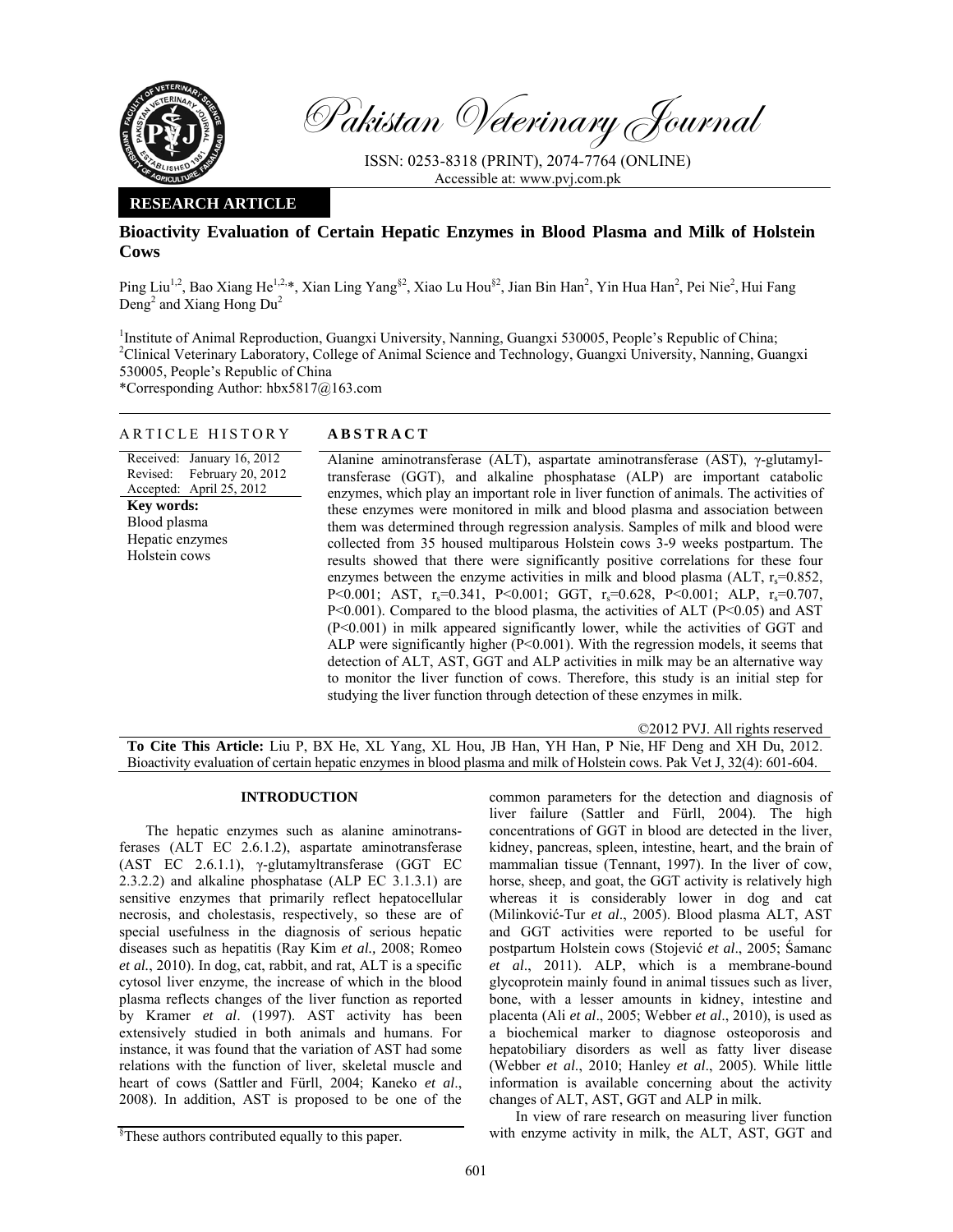ALP activities in blood and milk during postpartum lactation in Holstein cows were detected in the present study. In order to assess the associations between them, the correlation/regression model was also implied. Considering no systematic data for these important parameters reflecting the metabolic status of dairy cows was available, so the detection of activities of catabolic enzymes appears to be necessary, and the results obtained in this study may have a contribution to a better understanding of biochemical processes between activities of enzymes in milk and liver function of postpartum Holstein cows, as well as to estimating physiological status and diagnosing pathological status of liver function.

## **MATERIALS AND METHODS**

**Experimental animals:** The use of all animals in this experiment was approved by the Committee of Animal Welfare, Guangxi University, China. Milk and blood samples used in this study were collected from 35 Holstein cows (3-6 years old), which were randomly chosen from more than 1000 lactating dairy in Guangxi province, China. Samples were collected in the morning before feeding once a week or between 3 to 9 weeks after calving. Three weeks before collecting samples, the cows were fed with a careful-formulated diet and under disease control to ensure all the samples were collected from healthy cows. Before milk samples collected, California mastitis test (CMT) (Pohn *et al*., 2009) was used on them to screen those with mastitis.

**Sample collection:** Blood and milk samples were taken simultaneously from each lactating cow. Blood samples (10 ml) were taken by jugular venipuncture under sterile conditions into a heparinized tube from each animal, and the blood plasma was separated by centrifugation at room temperature  $(1,800 \times g, 15 \text{ min})$ . Milk samples were centrifuged at  $12,000\times g$  for 30 min at  $4^{\circ}$ C and the supernatant was transferred into the new sterile tubes. Blood plasma and milk were stored at -20°C until being used for biochemical measurements.

**Laboratory analyses:** Samples were analyzed at the Clinical Veterinary Laboratory, College of Animal Science and Technology, Guangxi University. They were measured by Semi-automatic biochemical Analyzer. The activities of ALT and AST in blood plasma and milk were measured by colorimetric Reitman-Frankel method (Yang *et al*., 2009). The GGT and ALP in blood plasma and milk were measured as described by the International Federation of Clinical Chemistry (IFCC) (Ceriotti *et al*., 2010).

**Statistical analysis:** The data was analyzed with the statistical package SPSS version 18.0. In order to detect statistically significant differences, the data was summarized with descriptive statistics: mean  $(M) \pm$  standard error ( $\pm$  SE), and frequencies (n). Student's t-test was used to evaluate data of enzyme activity in blood plasma and milk. The correlations were analyzed by Spearman rank among continuous datasets by calculating the correlation coefficient  $(r<sub>s</sub>)$ . Regression models (simple) (Gelman and Hill, 2007) were performed on curvilinear relationship of the enzymes in milk and blood plasma.

#### **RESULTS**

Blood and milk samples, which were collected once a week during 3 to 9 weeks after calving from 35 housed multiparous Holstein cows, were used in the present study. Among them, 246 samples were measured for the activities of ALT, 245 samples for AST, 247 samples for GGT, and 248 samples for ALP. The results clearly showed that there was a significant difference for the enzyme activity in individual cow's blood plasma and milk (Table 1). The AST activity in milk was much lower than that in blood plasma (Ρ<0.001). Compared to other three enzymes, the enzyme activity of ALT in blood plasma and milk were the lowest. Surprisingly, the enzyme activities of both GGT and ALP in milk were significantly higher than that in blood plasma, especially for GGT. Furthermore, the activity of GGT in milk was almost thirty fold as much as that in blood plasma (Ρ<0.001), and the ALP activity in milk was nearly three fold as much as that in blood plasma (Ρ<0.001) (Table 1).

To further analyze the correlations between enzyme activities in blood plasma and in milk, a series of statistical analysis were used to evaluate the enzyme activity. As indicated in Table 1, the significantly positive correlations were found for these four enzymes ALT  $(r_s=0.852, P<0.001), AST (r_s=0.341, P<0.001), GGT$  $(r_s=0.628, P<0.001)$ , and ALP  $(r_s=0.707, P<0.001)$ between the enzyme activities in blood plasma and milk, and high correlation of enzyme activities was obtained for ALT, GGT, and ALP. Furthermore, regression models were also used in the present study, which show a curve correlation between variables through calculation. On the basis of the analysis concerned, the regression models, in which the blood plasma is dependent variable and milk independent variable, described a powerful function equation. The resulting exponential equation showed that there were highly significant relationships occurred for these four enzymes in which the enzyme activities in blood plasma increased with the increasing enzyme activities in milk (ALT,  $R^2=0.72$ , P<0.001; AST,  $R^2=0.11$ ,  $P \le 0.001$ ; GGT,  $R^2 = 0.43$ ,  $P \le 0.001$ ; ALP,  $R^2 = 0.52$ , Ρ<0.001) (Fig 1-4). Concentrations were estimated by using these formulas: ALT,  $\hat{y}=1.78$  ( $x^{0.79}$ ); AST,  $\hat{y}$ =57.48e<sup>0.009x</sup>; GGT,  $\hat{y}$ =2.22 ( $x^{0.34}$ ); ALP,  $\hat{y}$ =20.74 ( $x^{0.26}$ ). These models were moderately accurate for estimating ALT, AST, GGT and ALP activities in blood plasma.

**Table 1:** Enzyme activities of ALT, AST, GGT and ALP in blood plasma and milk and their relative correlation

| <b>Enzymes</b>                                                        | <b>Blood Plasma</b>          |   | Milk                                                                 |     | Sperman's  | P     |
|-----------------------------------------------------------------------|------------------------------|---|----------------------------------------------------------------------|-----|------------|-------|
|                                                                       | $M+SF$                       | n | $M \pm SE$                                                           | n   | $Rho(r_s)$ | value |
| ALT(U/L)                                                              | $14.26 \pm 0.51^{\circ}$ 246 |   | $13.61 \pm 0.49^b$                                                   | 246 | $0.852***$ | 0.000 |
| AST(U/L)                                                              | 76.99±1.59 <sup>A</sup> 245  |   | 27.20±0.90 <sup>B</sup>                                              | 245 | $0.341***$ | 0.000 |
| GGT(U/L)                                                              |                              |   | 23.17±0.32 <sup>B</sup> 247 921.63±20.98 <sup>A</sup> 247            |     | $0.628***$ | 0.000 |
| ALP(U/L)                                                              |                              |   | 79.23±1.95 <sup>B</sup> 248 251.43±20.25 <sup>A</sup> 248            |     | $0.707***$ | 0.000 |
| ***Correlation was statistically significant at the P<0.001<br>level: |                              |   |                                                                      |     |            |       |
|                                                                       |                              |   | a,bdifferent superscript lower case letters (P<0.05) and ABdifferent |     |            |       |
| superscript capital letters (P<0.001) within the same row means.      |                              |   |                                                                      |     |            |       |

#### **DISCUSSION**

It has been demonstrated that liver function is frequently associated with abomasal displacement, ketosis, mastitis, parturient paresis, retain placenta and endometritis, which often occur in postpartum cows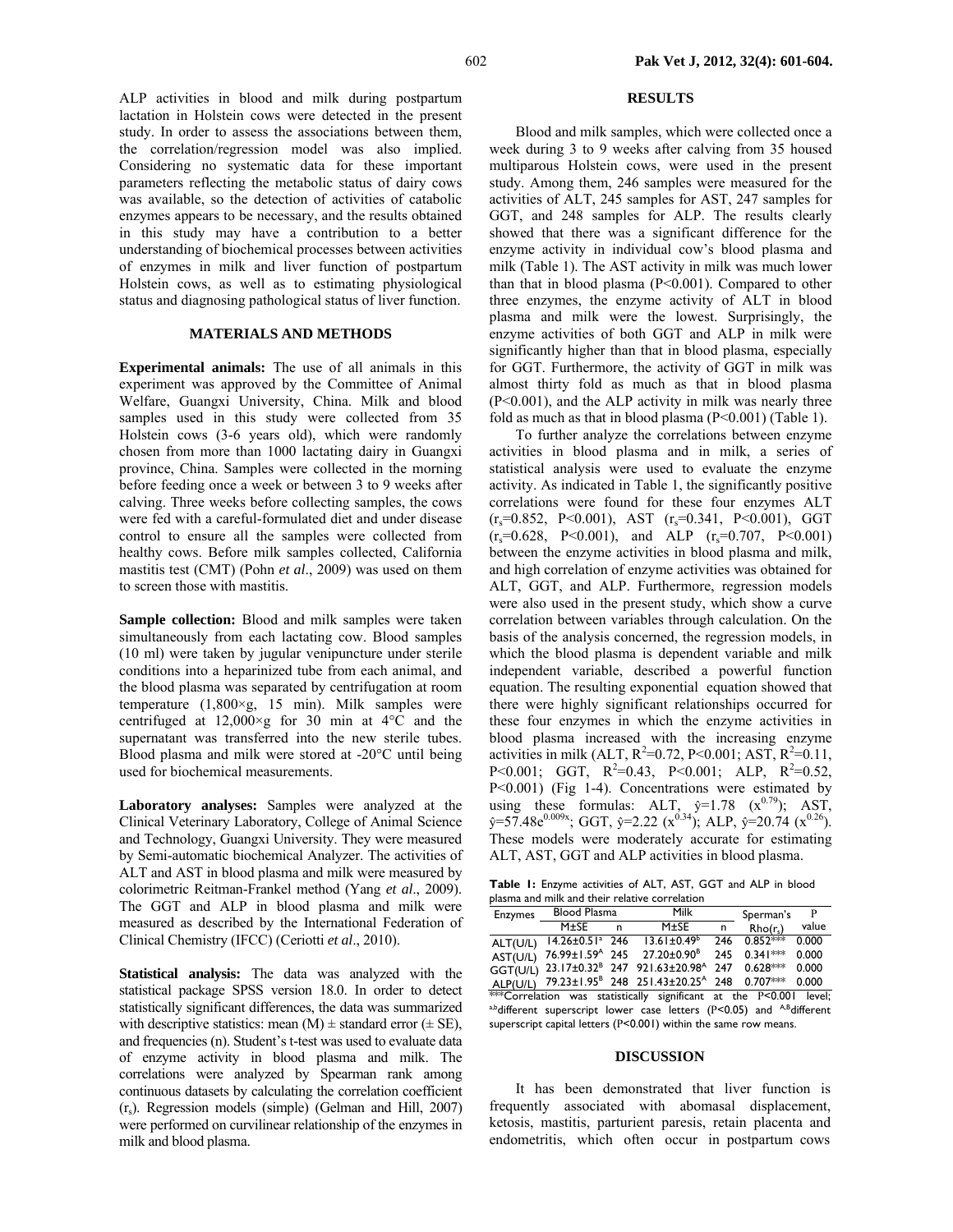

**Fig 1:** Regression of ALT enzymatic activity changes between blood plasma ( $\hat{y}$ ) and milk (x). Regression equation:  $\hat{y}$  = 1.78 (x<sup>0.79</sup>), R<sup>2</sup> = 0.72; Ρ<0.001.



**Fig 2:** Regression of AST enzymatic activity changes between the blood plasma ( $\hat{y}$ ) and milk (x). Regression equation:  $\hat{y}$  = 57.48  $e^{0.009}x$ ,  $R^2 = 0.11$ ; P<0.001.



**Fig 3:** Regression of GGT enzymatic activity changes between the blood plasma ( $\hat{y}$ ) and milk (x). Regression equation:  $\hat{y}$  = 2.22 (  $X^{0.34}$ ),  $R^2 = 0.43$ ; P<0.001.



**Fig 4:** Regression of ALP enzymatic activity changes between the blood plasma ( $\hat{v}$ ) and milk (x). Regression equation:  $\hat{v}$  = 20.74 (x<sup>0.26</sup>),  $R^2 = 0.52$ ; P<0.001.

(Sevinc *et al*., 2002; Faculty *et al*; 2003; Sattler and Fürll, 2004; Semacan and Sevinc, 2005; Amany *et al*., 2008; Sahinduran *et al*., 2010). Previously, diseases mentioned above can be diagnosed by detecting enzymatic activities in blood of dairy cows. For example, determination of GGT and AST concentrations is helpful for assessing the liver function of cows with abomasal displacement (Sevinc *et al*., 2002; Faculty *et al*; 2003). Biochemical analysis of serum declared that mastitis was accompanied by significant increase of enzymatic activities of ALT, AST and ALP (Amany *et al*., 2008). Although the measurement of activities of hepatic enzymes in blood is generally carried out, it has some disadvantages. First, blood samples were taken by jugular venipuncture which can cause stress on animals, which turned out to induce pathological changes, including feeding behavior changes, hypertension, reproductive dysfunction, gastric and intestinal ulcers, inefficient feed conversion, electrolyte imbalance and immune deficiency (Mudroň *et al*., 2005). Second, it is inefficient and time-exhausted. In the present study, it is intended to make contribution to measure the metabolic status of liver with milk enzymes, because it is not only more economic but also can avoid hurting animals. In addition, it is easier to carry out collection of milk samples. Not only in science but also in public discussion, there is increasing interest in animal welfare and minimizing losses in product yield and quality. Therefore, with more researches conducted in this field, milk is expected to play a decisive role in the process of disease diagnosis.

In the present study, the enzyme activities of ALT, AST, GGT and ALP in blood plasma and milk from postpartum cows were measured and compared. The enzyme activity of ALT in blood plasma from dairy cows in our study is in agreement with that reported by Stojević *et al*. (2005) (14.89±5.88 U/L), in which the values of AST (43.35±13.56 U/L) and GGT (17.11±4.52 U/L) appeared to be lower than that obtained in this study (AST, 76.99±1.59 U/L; GGT, 23.17±0.32 U/L), but the value of these two enzymes is consistent with that reported by Civelek *et al*. (2006) (AST, 72.33±1.90 U/L; GGT, 22.44±1.60 U/L) and Sevinc *et al*. (2002) (AST,